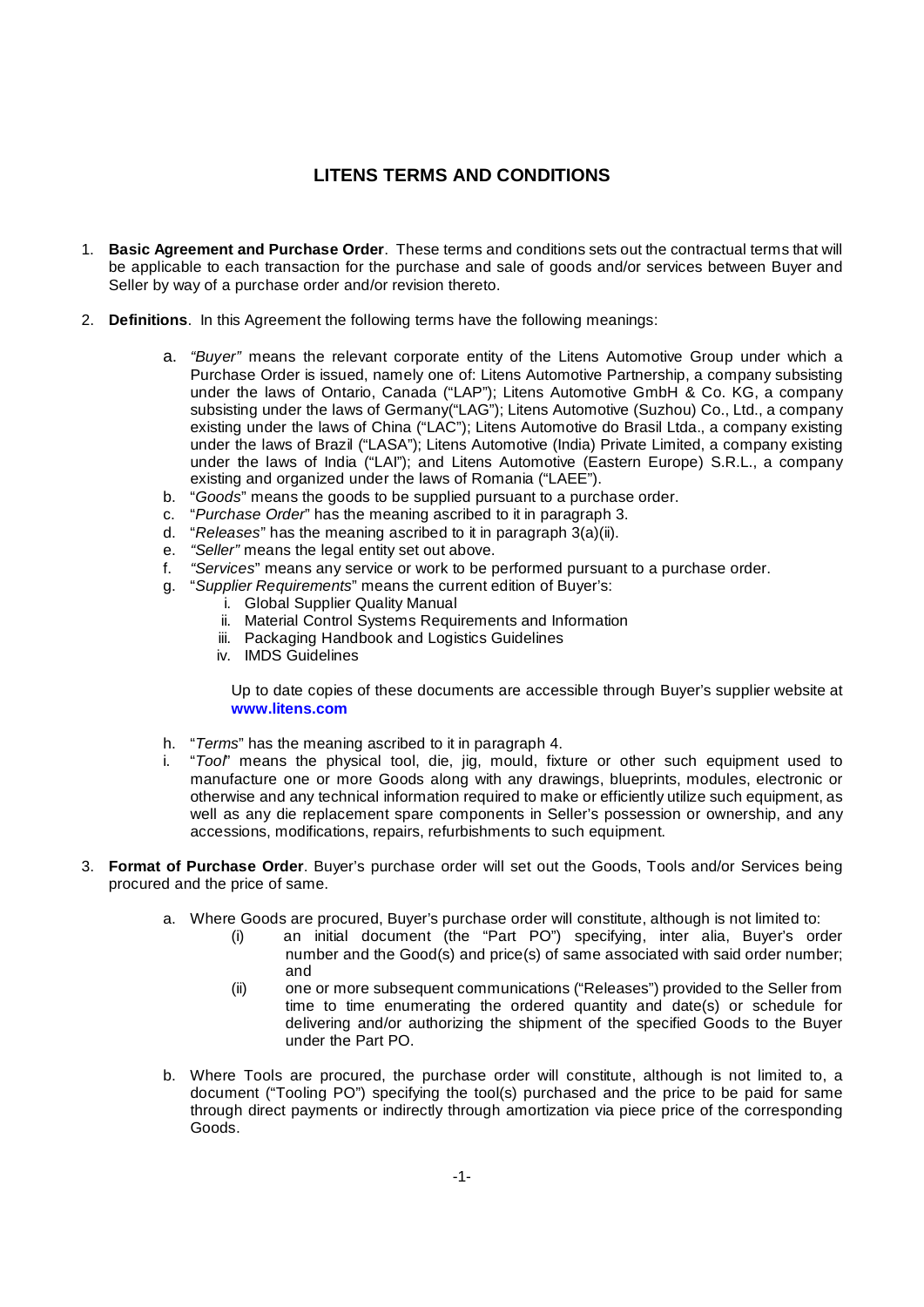c. Where Services are procured, the purchase order will constitute, although is not limited to, a document ("Service PO") specifying the nature of the services to be performed and the price to be paid for same.

In this Agreement, the term "Purchase Order" refers to one or more of a Part PO and associated Releases thereunder, a Service PO, or a Tooling PO, as the context dictates.

- 4. **Acceptance**. Each Purchase Order issued by Buyer is an offer to Seller for the purchase of Goods, Tools, and/or Services, and shall be governed by the terms of this Agreement, the Purchase Order, and the current edition of Buyer's Supplier Requirements" (collectively, the "Terms"). Any expression of acceptance of the Purchase Order by Seller, including (i) Seller's commencement of work on the Goods, Tools and/or performance of any portion of the Services which are the subject of the Purchase Order, (ii) Seller's acknowledgment of Buyer's Purchase Order, (iii) the supply of any Goods, Tools or Services and/or acceptance of any payment from Buyer, constitutes Seller's unqualified acceptance of Buyer's offer and the Terms. Any proposal for additional or different terms or any attempt by Seller to change any of the Terms, whether in Seller's quotation, invoice, correspondence or otherwise is hereby objected to and rejected by Buyer and no additional or different terms or conditions shall apply unless specifically identified and approved in writing by Buyer. The Terms contain the entire agreement between Buyer and Seller and, except as otherwise expressly stated in the Purchase Order, supersedes all prior agreements, orders, quotations, proposals and other communications and there are no other understandings or agreements, verbal or otherwise, that exist between Buyer and Seller relating to the subject matter. In the event of any conflict between the face of the Part PO, Tooling PO or Service PO and this basic framework Agreement, the face of the applicable PO shall govern. In the event of any conflict between the Supplier Requirements and this basic framework Agreement, the terms of this framework Agreement shall govern.
- 5. **Time Period or Duration of Order** Subject to Buyer's termination rights set forth below, the Purchase Order is binding on Buyer and Seller for as long as Buyer's customer has a need for the Goods, Tools or Services which is typically the length of the production life and service parts obligation of the applicable original equipment manufacturer ("OEM") vehicle program for which Buyer intends to incorporate the Goods, Tools or Services. Seller acknowledges and assumes the risk of the vehicle program production life being terminated early or extended by the OEM. Notwithstanding the foregoing, if an expiration date or time period is expressly defined in the Purchase Order, the Purchase Order is binding until such expiration date or end of such time period, subject to Buyer's termination rights below. If the Goods or Services are not directly or indirectly associated with a specific OEM vehicle program production life, then, subject to Buyer's termination rights below, the Purchase Order is binding on Buyer and Seller for one (1) year from the date of the Purchase Order and will automatically renew for successive one (1) year periods after the initial term, unless Seller provides written notice to Buyer, no less than one hundred and eighty (180) days prior to the end of the current term, of Seller's desire that the Purchase Order not be renewed, provided that, Buyer may extend the term of the Purchase Order for such period of time beyond the current term as Buyer determines is necessary, acting reasonably and in good faith, to procure an alternate source of supply for the Goods or the Services and to ensure an orderly transition of supply.

## 6. **Price Warranties and Competitiveness:**

(a) Seller warrants that the prices for the Goods, Tools and/or the Services are, and shall remain, not less favourable to Buyer than the prices extended to any other customer of Seller for the same or substantially similar goods or services in the same or substantially similar quantities and delivery requirements. If Seller reduces the prices of such same or substantially similar goods or services, Seller shall reduce the prices of the Goods, Tools and/or Services.

(b) The prices for the Goods and/or Tools shall be complete, and no surcharges, premiums or other additional charges of any type shall be added without Buyer's prior written consent. Seller assumes the risk of any event or cause whatsoever affecting such prices, including changes in the foreign exchange rate or increases in raw materials, labour and other manufacturing costs.

(c) Seller shall ensure that the Goods, Tools and/or Services remain competitive in terms of price, technology, delivery and quality, with substantially similar goods and services available to Buyer from other suppliers.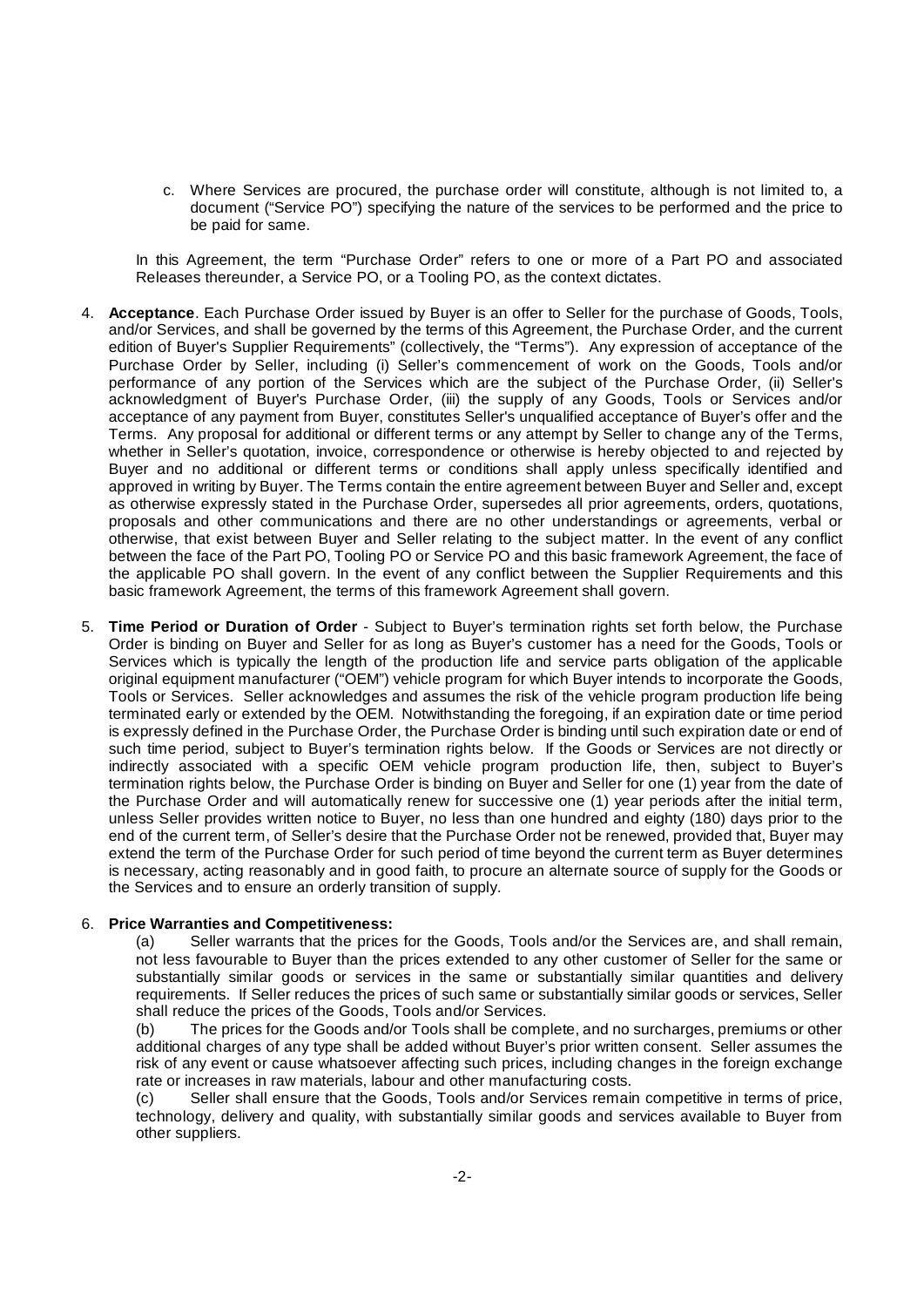7. **Service and Replacement Parts** - Except as otherwise agreed in writing, for fifteen (15) years after a vehicle design or specific part concludes production, Seller shall supply Buyer's requirements for service parts for the Goods, component parts and materials, at the prices set forth in the Purchase Order plus any actual cost differential for special packaging. If the Goods are systems or modules, Seller shall sell each component or part at a price that does not, in the aggregate, exceed the system or module price specified in the Purchase Order, less assembly costs, plus any actual cost differential for packaging. Seller's obligation with respect to service or replacement parts shall survive the termination or expiration of the Purchase Order. In addition, Seller shall supply any service literature and other materials at no additional charge to support Buyer's service part sales activities.

## 8. **Quantities and Delivery:**

(a) Time, performance and deliveries are the essence of Buyer's Purchase Order. Performance and deliveries must be made at the times, manner and quantities specified in the Purchase Order or in Buyer's Release(s) thereunder. Seller expressly acknowledges that the parties operate in a flexible manufacturing environment and Buyer's Releases may and likely will vary from week to week and that a newly issued Release may and likely will vary the delivery schedule set out in an immediately preceding Release, and Seller shall use its best efforts to comply with the continuously varying delivery schedule. If deliveries are made in advance of the delivery date or in excess of the quantities ordered, Buyer shall have the right to store or return the Goods or Tools at Seller's risk and expense. If late deliveries are made or insufficient quantities supplied, or if Seller otherwise fails to perform as required under Buyer's Purchase Order, Buyer may, in addition to its other remedies, cancel such Purchase Order (in whole or in part), reject any Goods and/or Tools delivered and/or Services supplied, and claim from Seller all losses and damages occasioned thereby. Unless authorized in writing by Buyer, Seller shall not make any commitments for raw materials or other inventory or manufacture any Goods or Tools in advance of the time necessary to comply with the specified delivery dates. Buyer may on short notice to Seller change the rate of scheduled shipments or temporarily suspend scheduled shipments, neither of which shall entitle Seller to change the price of the Goods, Tools or the Services. Any representation made by Seller to Buyer regarding its production capacity shall be considered a warranty that Seller can supply such stated quantity of the Goods, Tools or the Services without any overtime or other additional charges. Seller expressly acknowledges and agrees that any failure of Seller to deliver the Goods or Tools on the delivery dates specified in the Purchase Order or in Buyer's Release(s) thereunder will cause irreparable harm to Buyer and that Buyer shall be entitled to equitable relief, including injunction, in such event.

(b) Seller acknowledges that any estimates or forecasts of production volumes or length of program, whether from Buyer or its customer, are subject to change from time to time, with or without notice to Seller, and shall not be binding upon Buyer. Unless otherwise expressly stated in the Purchase Order, Buyer makes no representation, warranty, guarantee or commitment of any kind or nature, whether express or implied to Seller in respect of Buyer's quantitative requirements for the Goods, Tools or Services or the term of supply of the Goods, Tools or Services.

(c) If the Purchase Order involves Goods, the quantity, unless expressly specified otherwise, shall be one or more units as set forth on subsequent Releases, and, in consideration for ten Canadian dollars (Cdn. \$10.00) when the Buyer is LAP, ten Euro when the Buyer is LAG, one thousand remnibi (1,000 RMB) when the Buyer is LAC, R\$20,00 (Twenty Brazilian Reais) when the Buyer is LASA, or one thousand rupees when the Buyer is LAI, the payment of which shall be made by Buyer upon the termination of the Goods Purchase Order, Seller grants to Buyer an irrevocable option for the duration of the Goods Purchase Order to purchase Goods under a requirements contract arrangement in such quantities and on such delivery dates as indicated in the Releases or similar written instructions issued by Buyer to Seller from time to time, and Seller shall deliver such quantities on such dates, at the price and on the other terms specified in the Goods PO; provided that Buyer shall purchase no less than one unit of the Goods and no more than one hundred percent (100%) of Buyer's requirements for the Goods.

(d) Unless otherwise agreed to by Buyer in writing, Buyer shall not be required to purchase the Goods, Tools or Services exclusively from Seller.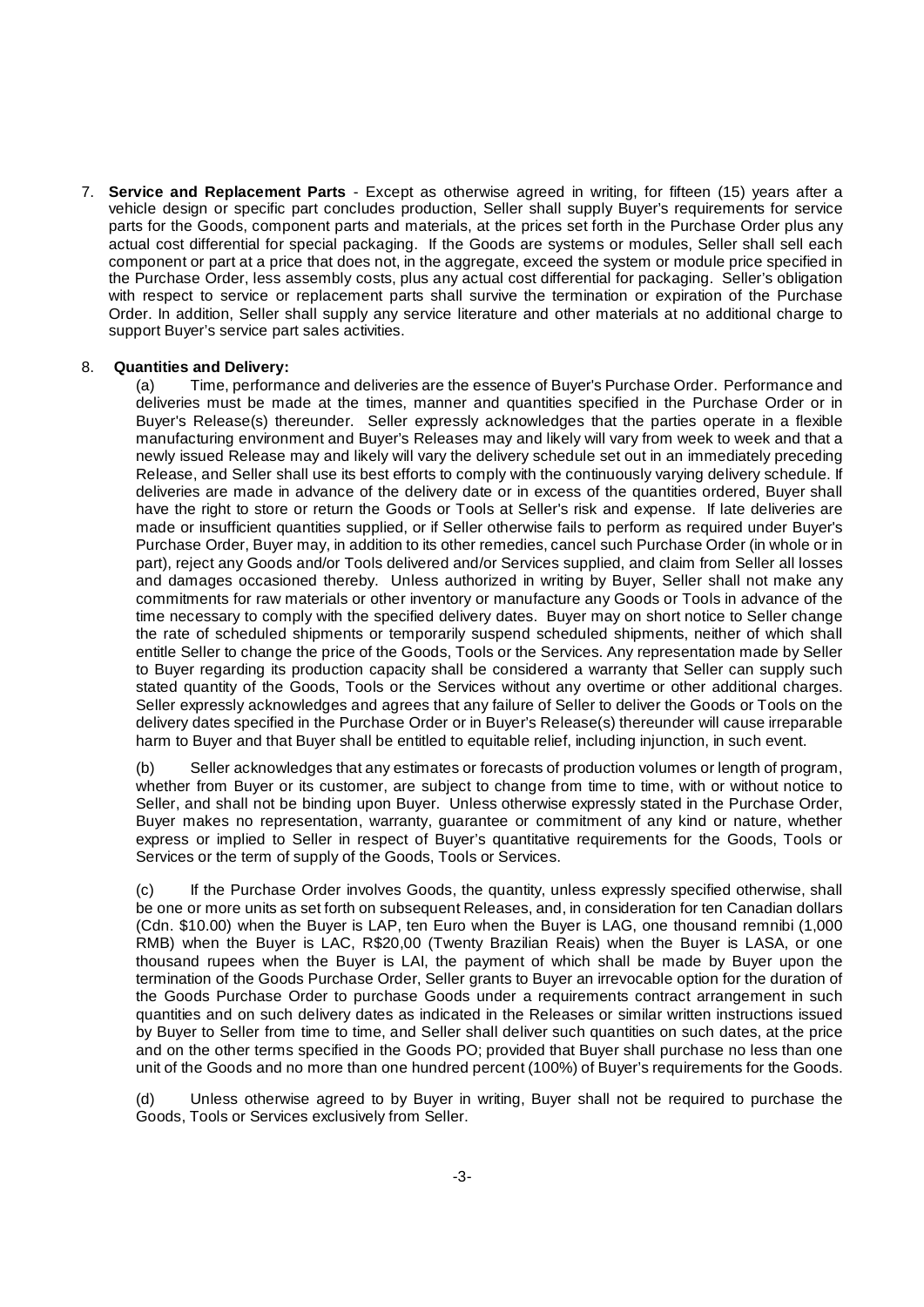- 9. **Delays** Seller shall immediately notify Buyer in writing of any actual or potential event or circumstance which delays or threatens to delay the timely performance of Buyer's Purchase Order, and provide all other information relevant thereto. In such case, Buyer may, without limiting or affecting its other rights or remedies available hereunder or at law, direct expedited shipping and charge Seller for all excess costs incurred thereby. Seller shall be responsible for all other direct, consequential, and incidental damages incurred by Buyer as a result of Seller's failure to meet the delivery dates or times, including the cost of any line shutdown by the Buyer and/or its customer and the cost of obtaining goods from an alternate source. Buyer's actions in obtaining substitute or replacement products shall not limit its rights and remedies available hereunder or at law.
- 10. **Packing, Marking and Shipping** All Goods and/or Tools shall be suitably marked and prepared for shipment to its ultimate destination and, where applicable, packed, and shipped in accordance with the Supplier Requirements or alternatively in accordance with Buyer's specific written directions and/or instructions as may be provided by Buyer from time to time. Seller shall not charge Buyer for preparation, packing, marking, shipping, insurance, freight, delivery or other expenses, unless otherwise specifically stated in Buyer's Purchase Order. Seller shall in all events properly pack the Goods and/or Tools with appropriate packaging materials to ensure the safe transportation of the Goods and/or Tools and comply in all respects with the requirements of the common carrier transporting same. Seller shall be solely responsible for damage to the Goods and/or Tools where, owning to their peculiar nature, the Goods and/or Tools have been damaged in transportation to their ultimate destination due to being insufficiently protected, for example, by incurring rust.
- 11. **Title and Risk of Loss** Unless otherwise stated in the Purchase Order, all Goods and/or Tools shall be delivered by Seller ["FOB – Shipping Point"] (as defined in Incoterms 2010), and Seller shall pay all transportation, insurance and storage charges. Title and risk of loss or damage to the Goods and/or Tools shall pass to Buyer at such delivery point. Such passing of title and risk of loss or damage shall not constitute acceptance of the Goods and/or Tools by Buyer.
- 12. **Inspection and Rejection** Buyer has the right to inspect the Goods and/or Tools, both prior to and after making payment for the Goods and/or Tools. Seller agrees that Buyer may choose not to perform incoming inspections of the Goods and/or Tools, without prejudice to any rights or remedies available to Buyer hereunder or at law, and Seller waives any rights to require Buyer to conduct such inspections. In addition, Buyer's representatives and or Buyer's customer shall have the right to inspect the materials, procedures and workmanship used in the performance of Buyer's Purchase Order at Seller's facilities at all reasonable times, including Seller's testing, inspection, quality control and reliability procedures and data. Seller shall comply with Buyer's most recently adopted Supplier Requirements or other specific quality control specifications, inspection standards and quality assurance manuals supplied to Seller directly, or as may be posted on Buyer's website from time to time. Final inspection shall be at Buyer's destination by representatives of Buyer, and no such inspection or approval, nor any payment for the Goods, Tools and/or Services, shall prevent rejection for defects subsequently discovered. In the case of defective Goods, Tools or Services, Buyer shall have the right, at its discretion, to (i) require claims adjustment and/or replacement by Seller without cost to Buyer, (ii) correct the defects at Seller's cost, and/or (iii) return the defective items to Seller at Seller's risk and expense, and, in any such case, (iv) terminate Buyer's Purchase Order (in whole or in part). Any such remedies shall not limit or affect Buyer's other rights or remedies available hereunder or at law. Any payment made by Buyer for defective Goods, Tools or Services shall be refunded by Seller, except to the extent that Seller promptly replaces or corrects the same at Seller's expense. Buyer's payment for and/or acceptance of the Goods, Tools or Services shall not relieve Seller from any of its obligations and/or warranties under the Purchase Order. Any liabilities, damages, associated costs and expenses imposed upon Buyer resulting from the acts, omissions or negligence of Seller shall be borne solely by Seller. In all other cases, the responsibility for such costs or expenses shall be reasonably negotiated in good faith on a per occurrence basis.
- 13. **Invoicing** Seller shall invoice (in duplicate) promptly after delivery, showing Buyer's Purchase Order number(s) and all items and part numbers described in such Purchase Order, with quantities, unit prices, taxes and duties (if any) listed separately. Where the Goods, Tools, and/or Services are supplied from a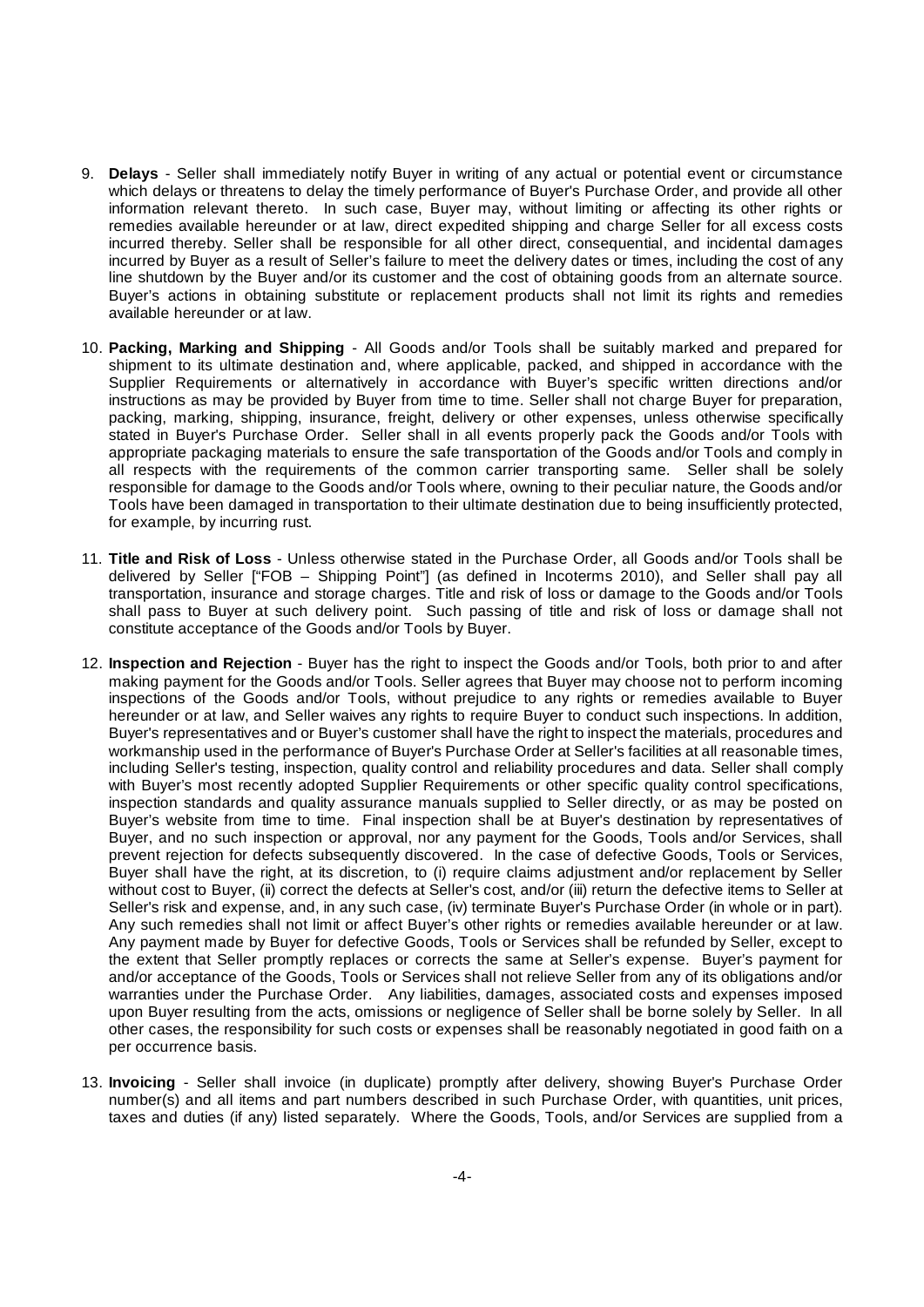jurisdiction other than Buyer's location, Seller shall provide, without additional charge, additional certified copies of invoices and customs or other documents as specified by Buyer from time to time.

14. **Taxes and Customs Duties** - Unless otherwise stated in Buyer's Purchase Order, prices include all taxes, customs duties and related expenses. Any reduction in Seller's cost resulting from a reduction in transportation charges, customs duties and/or import, excise and sales taxes from those in effect on the date of the Purchase Order shall be paid to Buyer in the form of a reduction of the price.

### 15. **Customs Documents and Export Controls:**

(a) Upon request, Seller shall promptly provide to Buyer all documents and other information required for customs drawback purposes. Where applicable, all customs drawback is reserved and retained for the sole benefit of Buyer.

(b) Unless otherwise stated in the Purchase Order, export licenses or authorizations necessary for the export of the Goods shall be the responsibility of Seller. Seller shall undertake such arrangements necessary for the Goods to be covered by any duty deferral or free trade zone programs of the country of import.

(c) To the extent that any Goods are to be imported into the United States of America, Seller shall, upon Buyer's request, comply with all applicable recommendations or requirements of the United States Bureau of Customs and Border Protection's Customs-Trade Partnership Against Terrorism initiative or any successor or replacement initiative or program. To the extent that any Goods are to be imported into Canada, Seller shall, upon Buyer's request, participate in the Canada Border Services Agency's Partners in Protection program or any successor or replacement initiative or program. Upon request, Seller shall certify in writing its compliance with the foregoing. To the extent that any Goods are to be imported into Brazil, Seller shall, upon Buyer's request, comply with all applicable recommendations or requirements of Brazil's Bureau of Customs and Brazilian laws that deal with national and/or international acts of terrorism or any successor or replacement initiative or program. Upon request, Seller shall certify in writing its compliance with the foregoing.

## 16. **Payment:**

(a) Unless otherwise agreed in writing by Buyer or otherwise stated in Buyer's Purchase Order, net invoices (subject to applicable withholding taxes, if any) shall be paid at the end of the month following the month during which Goods are delivered to Buyer's facility and/or Services completed, as the case may be. In the event the Buyer is LAC, unless otherwise stated in LAC's Purchase Order, the Seller shall deliver an invoice at the end of the month following the month during which Goods are delivered to LAC's facility and/or Services completed, as the case may be, and LAC shall pay the net invoice (subject to applicable withholding taxes, if any) at the end of three (3) months after receipt of the invoice. Where the subject of the Purchase Order is a Tool(s) that will be located at the Seller's premises or is otherwise under the Seller's control, Buyer will only pay if and when the Tool(s) is approved for production pursuant to Buyer's production part approval process (PPAP) and Seller executes Buyer's Tooling Bailee Acknowledgement Agreement, as may be amended from time to time.

(b) In addition to any right of set-off or recoupment provided by law, from all amounts due or to become due to Seller under Buyer's Purchase Order, Buyer may deduct or set-off with or without notice any indebtedness of Seller and its affiliates to Buyer and its affiliates (regardless of whether such amounts or indebtedness are legally considered to be mutual). If any obligations of Seller or its affiliates to Buyer or its affiliates are disputed, contingent or un-liquidated, Buyer may defer payment of amounts due until such obligations are resolved.

(c) If Buyer's customer directed or requested that Seller be the source of the Goods, Tools and/or Services: (i) Buyer will pay Seller for the Goods, Tools and/or Services only if and when Buyer actually receives full payment from Buyer's customer for those goods into which the Goods, Tools and/or Services are incorporated; (ii) any lengthening of the customer's payment terms to Buyer for those goods into which the Goods, Tools and/or Services are incorporated will automatically lengthen the payment terms between Buyer and Seller by the same amount of time; (iii) Seller shall immediately notify Buyer of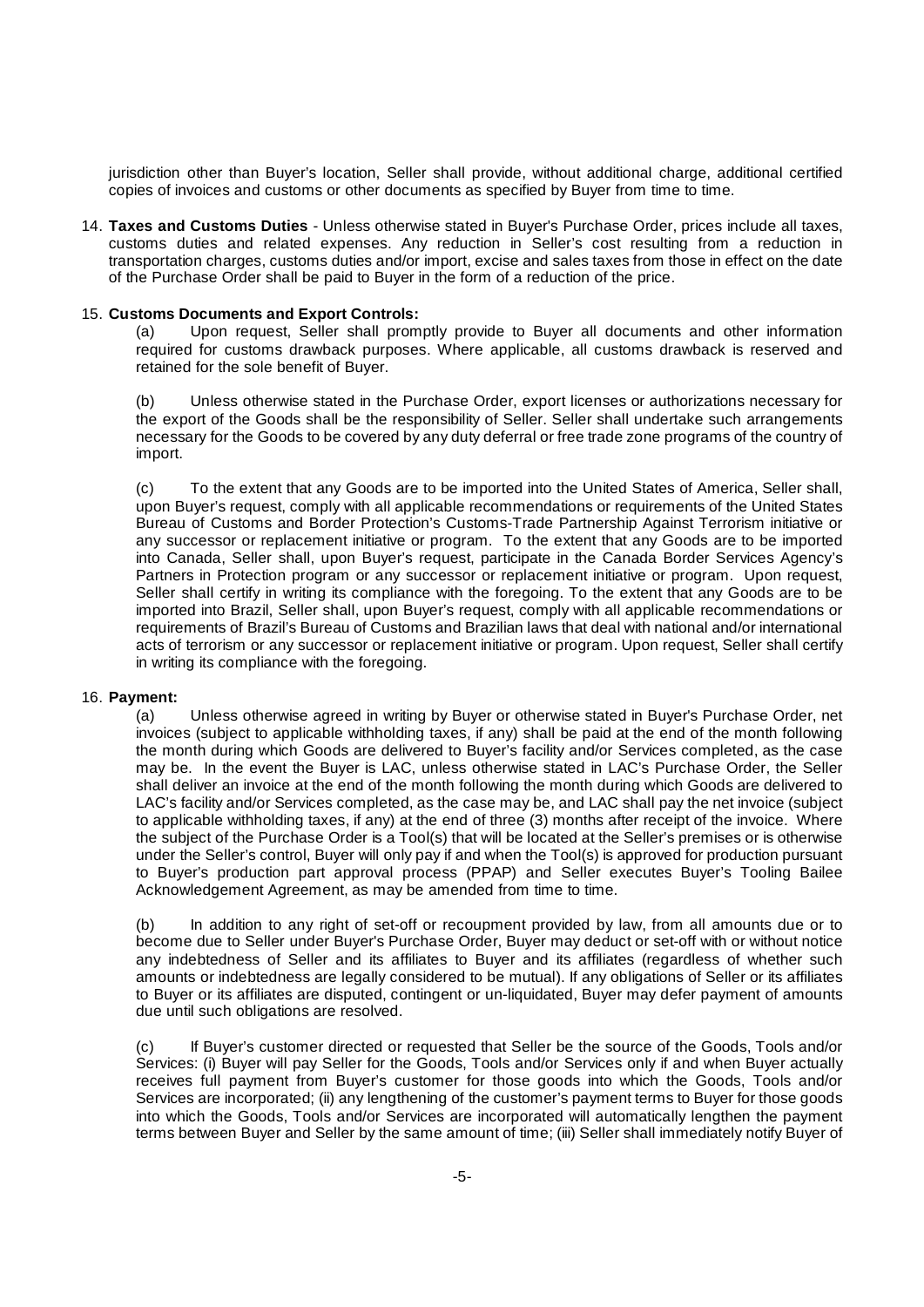and adjust its invoices to reflect any change in price, specifications or other terms negotiated or proposed between Seller and the customer, provided that no change will be binding on Buyer without Buyer's specific written consent; and (iv) where Buyer is entitled to receive payment from the customer for Tooling to be supplied by Seller under the Purchaser Order, Seller shall only receive payment for such Tooling after and to the extent of Buyer's actual receipt of such payment from the customer.

17. **Value Added** - Upon request, Seller shall promptly furnish all certificates of origin and other information of domestic value added (including costs, materials and places of origin), properly completed in accordance with applicable governmental regulations.

#### 18. **Warranty:**

(a) Seller hereby warrants that all Goods or Tools delivered and/or Services supplied, including any tools, dies, jigs, fixtures, patterns, machinery and equipment that are obtained at Buyer's expense and/or are or become the property of Buyer (including Buyer's Items, as such term is defined below) will (i) strictly conform to Buyer's Purchase Order, the current edition of Buyer's "Supplier Requirements" and all drawings, specifications, samples and other requirements furnished, specified or adopted by Buyer from time to time, (ii) comply with all applicable laws, regulations, rules, codes and standards of the jurisdictions in which the Goods, Tools or the Services, and the products containing the Goods, Tools and Services, are to be sold, (iii) be free from defects in materials, workmanship, design (even if the design has been approved by Buyer) and fabrication, (iv) be merchantable, (v) be fit, sufficient and suitable for the particular purpose for which Buyer intends to use the Goods, Tools or the Services, including the specified performance in the component, system and the environment in which they are or may reasonably be expected to perform (and Seller acknowledges that Seller knows the particular purpose for which Buyer intends to use the Goods, Tools or the Services), and (vi) be free of all liens, claims and encumbrances whatsoever. Seller further warrants that, unless otherwise expressly stated in the Purchase Order, the Goods and/or Tools are manufactured entirely with new materials. These warranties (i) are without limitation, (ii) shall survive acceptance of and payment for the Goods, Tools and/or Services, (iii) are available for the benefit of Buyer, Buyer's affiliates and their respective successors, assigns, customers and users of products, and (iv) are in addition to all other warranties or conditions, expressed, implied, statutory or otherwise. The warranty period shall be that provided by applicable law, however, if Buyer is obligated to provide a longer warranty period to its customer, such longer period shall apply.

(b) Seller shall defend, indemnify and hold Buyer, Buyer's affiliates and its customer, and their respective representatives, employees, agents, successors and assigns, harmless from and against all liabilities, claims, demands, losses, costs, damages and expenses of any nature or kind (including consequential and special damages, personal injury, property damages, lost profits, recall or other customer field service action costs, production interruption costs, inspection, handling and reworking charges, professional and other legal fees, and other costs associated with Buyer's administrative time, labor and materials) arising from or as a result of (i) any breach of Seller's warranties above, and (ii) any other acts, omissions or negligence of Seller or of any of its subcontractors or suppliers in connection with Seller's performance of its obligations under the Purchase Order and/or Supplier Requirements.

(c) During the time period the Purchase Order remains in effect, Seller will not supply the Goods, Tools or Services directly to the customer for the OEM vehicle program for which Buyer intends to incorporate the Goods, Tools or Services without Buyer's prior written consent

#### 19. **Buyer's Items, including Tooling**

(a) Buyer retains all title, rights to (including the absolute right of possession on demand) and property in all designs, sketches, blueprints, drawings, patterns, models, samples, specifications, Tools and other materials, including any replacements thereof, furnished by Buyer, obtained by Seller at Buyer's expense (including any Tool(s) amortized in the piece price of any Good(s) under Buyer's Purchase Order, whether or not such amortized Tool(s) is specifically enumerated in the Purchase Order) and/or which are to become the property of Buyer under Buyer's Purchase Order, ("Buyer's Items"). In the event a Tool(s) is to be fabricated or acquired by Seller, the Buyer shall become the sole owner of the Tool(s) as soon as it is fabricated or acquired by Seller and the Buyer shall take title to the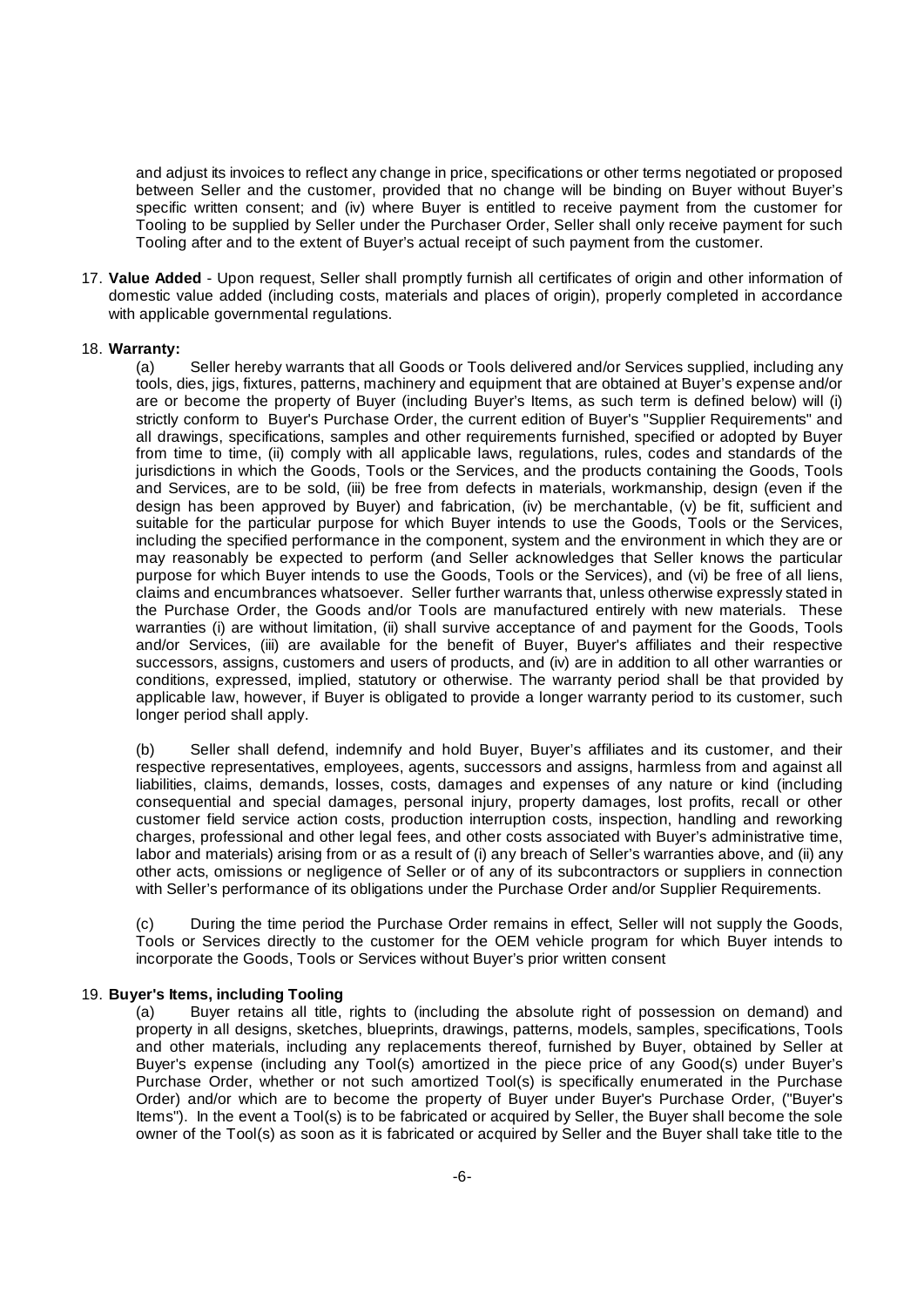Tool(s) even if the Seller has not yet been paid for the Tool(s) but such ownership shall not relieve the Buyer of its obligation to pay for the Tool(s) or affect any claim by the Supplier for any payments under a Tooling PO. Buyer's Items shall be held by Seller on a bailment basis and shall be subject to removal at Buyer's request. Seller shall use Buyer's Items only in the performance of work for Buyer, and shall keep Buyer's Items confidential and marked as the property of Buyer or Buyer's customers as designated. Buyer's Items shall be retained in the custody or control of Seller or in the custody or control of Seller's suppliers or contractors, at Seller's risk, and shall, in accordance with good industry and commercial practices, be insured against loss or damage in an amount equal to the replacement cost thereof, maintained in good condition and repair and replaced by Seller if used, worn, lost, damaged or destroyed, in each case at Seller's sole cost and expense. Buyer and or Buyers' customer(s) reserves the right to inspect Buyer's Items at all reasonable times, but does not provide any representations, warranties, conditions or assurances whatsoever with respect to Buyer's Items. Upon completion or termination of Buyer's Purchase Order, all Buyer's Items shall be retained by Seller, at Seller's expense, until disposition instructions are received. Buyer may, at any time, instruct Seller to deliver Buyer's Items as directed, and, in the event Seller fails or refuses to do so, Buyer shall have unrestricted access to Seller's facilities for the purposes of removing all Buyer's Items. Seller shall promptly notify Buyer of the location of Buyer's Items, if any are located at any place other than Seller's facility.

(b) Where a Tool(s) is procured under a Purchase Order and will be utilized by Seller for the manufacture of Good(s), unless otherwise specified in a Tooling PO, the Seller warrants that Tool(s) will be capable of producing the corresponding part(s) to the requisite specifications therefor for the life of the part or underlying program as well as satisfying the requirement herein for service and replacement parts. The Seller will at its expense maintain the Tool(s), including effecting repairs thereto and replacements therefor, in the condition necessary to produce the corresponding Good(s) in accordance with the pertinent specifications.

#### 20. **Intellectual Property:**

(a) Except where strict compliance by Seller with the specifications prescribed by Buyer constitutes the sole basis of infringement, Seller represents and warrants that the Goods or Tools delivered and/or Services supplied, the manufacture of the Goods or Tools and the sale or use thereof by Buyer and its customer, do not infringe any patent, trademark, copyright, industrial design, process of manufacture or other proprietary right whatsoever. Seller shall indemnify and hold Buyer, Buyer's affiliates and its customer, and their respective representatives, employees, agents, successors and assigns, and users of products containing the Goods or the Services or use of the Tools harmless from and against all claims, demands, losses, costs, damages, expenses and liabilities of any nature or kind (including consequential and special damages, court costs, representation expenses and legal fees) arising or resulting from the infringement or alleged infringement thereof. Buyer shall notify Seller in writing of any such suit filed against Buyer and/or the other indemnified parties on account of any such infringement or alleged infringement. Buyer and the other indemnified parties shall have the right to be represented by their own counsel and participate in any such suit, and the reasonable costs of such representation shall be paid by Seller.

(b) Seller hereby grants to Buyer, its affiliates, and their respective successors and assigns, a nonexclusive, irrevocable, worldwide, royalty free and fully paid-up, license to: (i) all patents, industrial designs, technical information, know-how, processes of manufacture and other intellectual property, owned or controlled by Seller or its affiliates, and relating to the Goods, Tools or the Services, to repair, reconstruct, rebuild, relocate, use, sell and import the Goods, Tools and/or Services and otherwise supply such Goods to Buyer's customer, and (ii) any works of authorship fixed in any tangible medium of expression (including drawings, prints, manuals and specifications) furnished by Seller in the course of Seller's activity under the Purchase Order, to reproduce, distribute and display such works and to prepare derivative works based thereon, subject to the other provisions of the Purchase Order (all items in clauses (i) and (ii) above, collectively, "Seller's Intellectual Property"). Such license shall continue for so long as Buyer has contractual obligations to its customer.

In addition, Seller hereby grants to Buyer, its affiliates, and their respective successors and assigns, a non-exclusive, irrevocable, worldwide, royalty free and fully paid-up license (including the right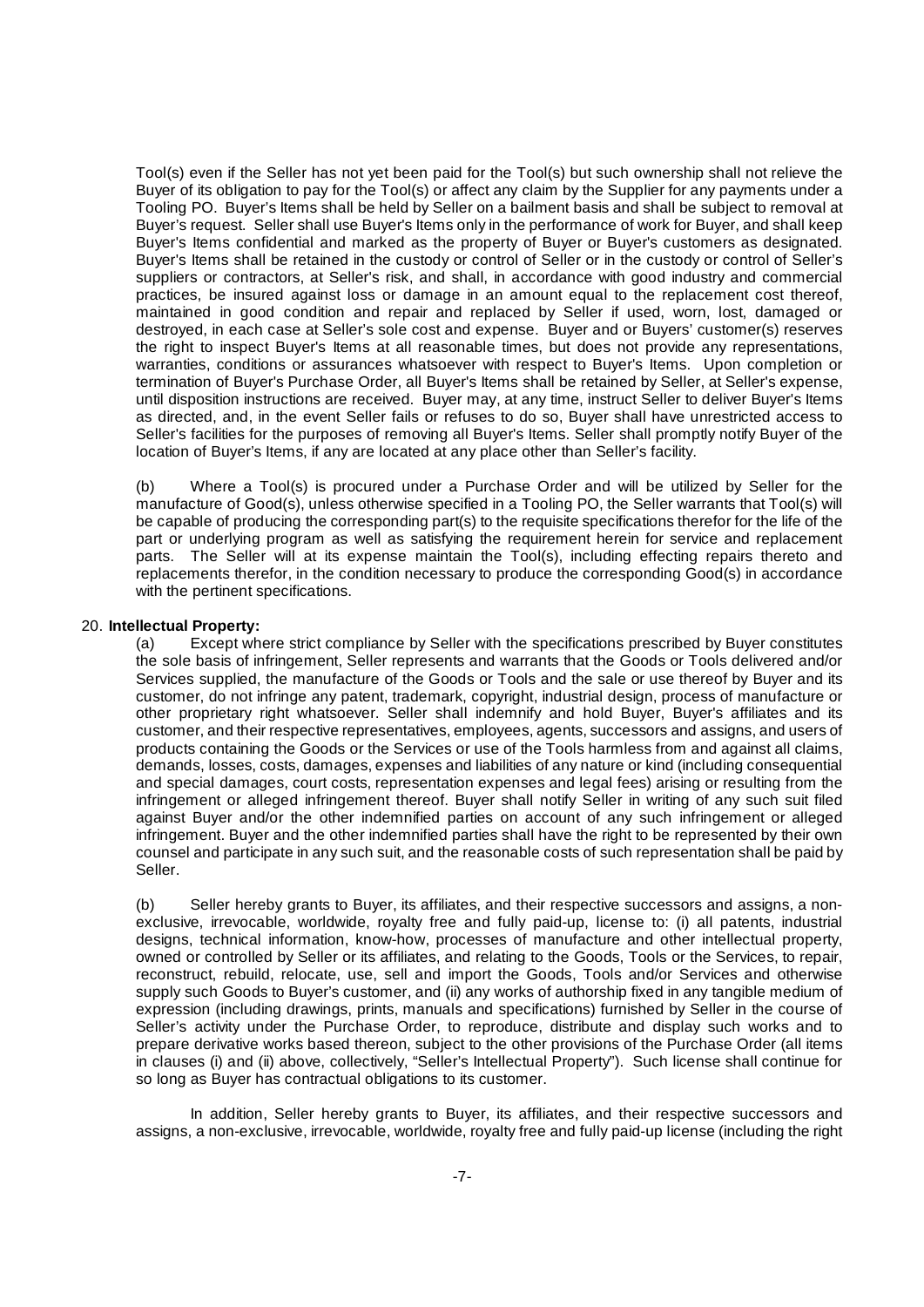to sublicense to others in connection with providing the Goods, Tools or the Services to Buyer or its customer) to Seller's Intellectual Property to make, have made and obtain from alternate sources goods and services the same as or similar to the Goods, Tools and/or Services covered by any Purchase Order in the event that (i) any Purchase Order or contract for Goods or Tools is terminated by Buyer pursuant to paragraph 28(c) of this Agreement, or (ii) Seller for any reason is unable to satisfy the quality, quantity, delivery or other requirements of Buyer for the Goods, Tools and/or Services under the Purchase Order.

Where applicable, such licenses are intended to be subject to 11 USC Section 365(n), as an executory agreement under which Buyer has license rights to Seller's Intellectual Property, and is supplementary to any other rights of Buyer under the Purchase Order and any other agreement with Seller.

(c) Seller shall not manufacture or sell, or offer to manufacture or sell, any goods or services that are based in whole or in part upon Buyer's intellectual property and/or the drawings or specifications in respect of the Goods, Tools or Services, or any derivative thereof, except to satisfy its obligations under the Purchase Order, without Buyer's prior written consent. The foregoing restriction shall not apply in respect of "off-the-shelf" or "catalogue" goods or services that have been routinely manufactured by Seller and developed by Seller, prior to the Purchase Order and independently of its relationship with Buyer.

- 21. **Changes** Buyer reserves the right to make changes in the drawings, specifications and other provisions of a Purchase Order. If any such change causes an increase or decrease in the price or cost of, or the time required for, the delivery of the Goods, Tools and/or the supply of the Services, an equitable adjustment may be made in the price or delivery/performance schedule, or both, and the Purchase Order shall be modified in writing accordingly. No claim under this paragraph shall be made by Seller more than seven (7) days after notice of the change from Buyer. Seller shall not make changes in the specifications, design, materials, processes or procedures, or change the location of its facilities for fabricating the Goods or Tools or performing the Services, without the prior written consent of Buyer.
- 22. **Assignment and Subcontracting** Seller shall not assign Buyer's Purchase Order (in whole or in part) nor enter into any subcontract or sub-purchase order for other than standard commercial supplies or raw materials, without the prior written consent of Buyer. Seller will ensure that the terms of its contracts with its suppliers and contractors provide Buyer and its customer with all of the rights specified in this Purchase Order. Buyer shall have the right to assign the Purchase Order, without Seller's consent, to any of its affiliates or to any purchaser or successor to Buyer's business.
- 23. **Invalidity** If any provision of Buyer's Purchase Order is found to be invalid or unenforceable, such provision shall not impair or invalidate the remainder of such Purchase Order which shall remain in full force and effect. Seller and Buyer agree to replace such provision with one which is valid, enforceable and most closely approximates the commercial intent of the original provision.
- 24. **Confidentiality** Seller shall not, without the prior written consent of Buyer, advertise or otherwise disclose the fact that Buyer has contracted to purchase the Goods, Tools and/or Services from Seller or any details relating to Buyer's Purchase Order. All information provided by Buyer under Buyer's Purchase Order (including, but not limited to, drawings, specifications, designs, engineering instructions, photographs, parts lists, plans, reports and computations and shall include all terms and conditions and other information relating to this Purchase Order) shall be held in confidence and Seller shall not disclose any such information to any other person or use such information for any purpose, except for the sole benefit of Buyer under such Purchase Order. Buyer retains all rights with respect to the information disclosed to Seller. Seller shall not allow any such information to be reproduced, communicated or in any way used, in whole or in part, in connection with services or goods furnished to others, without Buyer's prior written consent.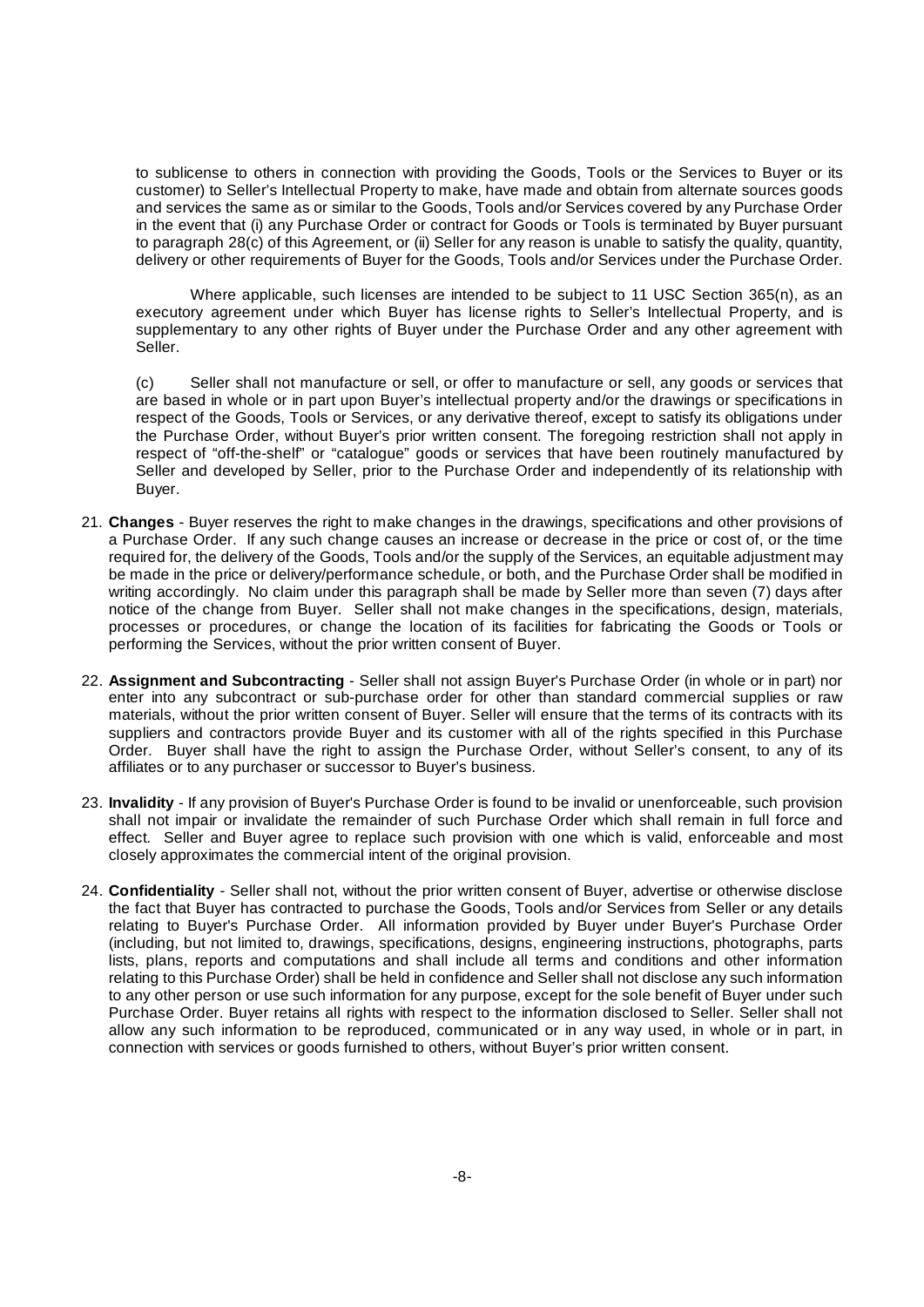#### 25. **Compliance with Laws:**

(a) Seller warrants (i) that its performance shall be in compliance with all federal, provincial, state and local laws, ordinances, rules, codes, standards and regulations that are applicable to the Purchase Order, including, but not limited to (1) environmental and transportation laws; (2) applicable Unites States laws such as the United States Foreign Corrupt Practices Act, the Arms Export Control Act, the International Traffic in Arms Regulations, the Export Administration Act and the Export Administration Regulations, including the requirement for obtaining any export license or agreement, if applicable; (3) applicable Brazilian laws such as Brazil's Board of Control of Financial Activities (COAF), Laws about Crimes of Money Laundering, regulations issued by the Central Bank of Brazil, including the requirement for obtaining any export license or agreement, if applicable; and (4) applicable European, Chinese and/or Indian laws pertaining to corruption, bribery and import and export control laws (collectively "Laws"), and (ii) that the Goods, Tools and/or Services shall comply with all Laws of applicable authorities in the place of use of the Goods, Tools and/or Services or as otherwise specified by Buyer. Seller shall transport, package and label the Goods or Tools and their containers in accordance with applicable Laws in the place to which the Goods or Tools are shipped or as otherwise specified by Buyer.

Seller shall upon request, furnish Buyer with information regarding the ingredients of the Goods. Without limitation, such obligations shall include the proper preparation and supply of applicable material safety data sheets (MSDSs) and other prescribed documentation and/or information.

(c) Seller represents that: (i) neither it nor any of its subcontractors or suppliers will either engage in or permit substandard working conditions or utilize child or underage labor, as defined by applicable law, or any form of forced or compulsory labor, in the supply of the Goods, Tools and/or Services under the Purchase Order, (ii) workers, without fear of reprisal, intimidation or harassment, shall have the right to associate freely and join labor unions and workers' councils or to otherwise refrain from joining such organizations, in accordance with applicable laws, (iii) workers shall be protected against any form of harassment and discrimination, including but not limited to gender, age, religion, disability and political beliefs, (iv) workers shall have a safe and healthy workplace that meets or exceeds all applicable standards for occupational health and safety, (v) workers shall be compensated with wages and benefits that comply with applicable law, including minimum wages, overtime hours and legally mandated benefits, and (vi) working hours shall comply with all applicable laws regulating hours of work.

(d) Seller shall indemnify and hold Buyer and Buyer's affiliates, and their respective representatives, employees, agents, successors and assigns, harmless from and against all liabilities, claims, demands, losses, costs, damages and expenses of any kind and nature (including personal injury, property damage, consequential and special damages) arising from or as a result of Seller's failure to comply with this paragraph.

- 26. **Entry on Buyer's or Customer's Premises** Seller shall, if Seller's employees, subcontractors, suppliers or representatives enter Buyer's or its customer's facilities in the performance of the Purchase Order (i) indemnify and hold Buyer, Buyer's affiliates and its customer, and their respective employees. representatives, agents, invitees, successors and assigns, harmless from and against all claims, demands, losses, costs, damages, expenses and liabilities of any nature or kind (including personal injury, property damage, court costs, representation expenses and legal fees) which are caused or contributed to by Seller's acts, omissions or negligence in the performance of such Purchase Order, (ii) ensure that Seller is in compliance with all requirements of workplace safety (worker's compensation) legislation in the jurisdiction(s) in which Buyer's facilities or its customer's facilities are located, and (iii) ensure and remain responsible for the compliance with Buyer's rules and regulations (pertaining to safety and other occupancy requirements) by Seller's employees and representatives while at Buyer's facilities or its customer's facilities.
- 27. **Insurance** Seller shall maintain and carry adequate insurance, in accordance with good industry and commercial practices, on Seller's own plant and equipment for the full insurable value thereof, as well as comprehensive general liability insurance, including public liability, property damage liability, product liability and contractual liability coverages, and workplace safety (worker's compensation) and employee's liability insurance covering all employees engaged in the performance of the Purchase Order, in each case in such amounts and with such limits and with such insurers that are reasonably acceptable to Buyer. Seller's liability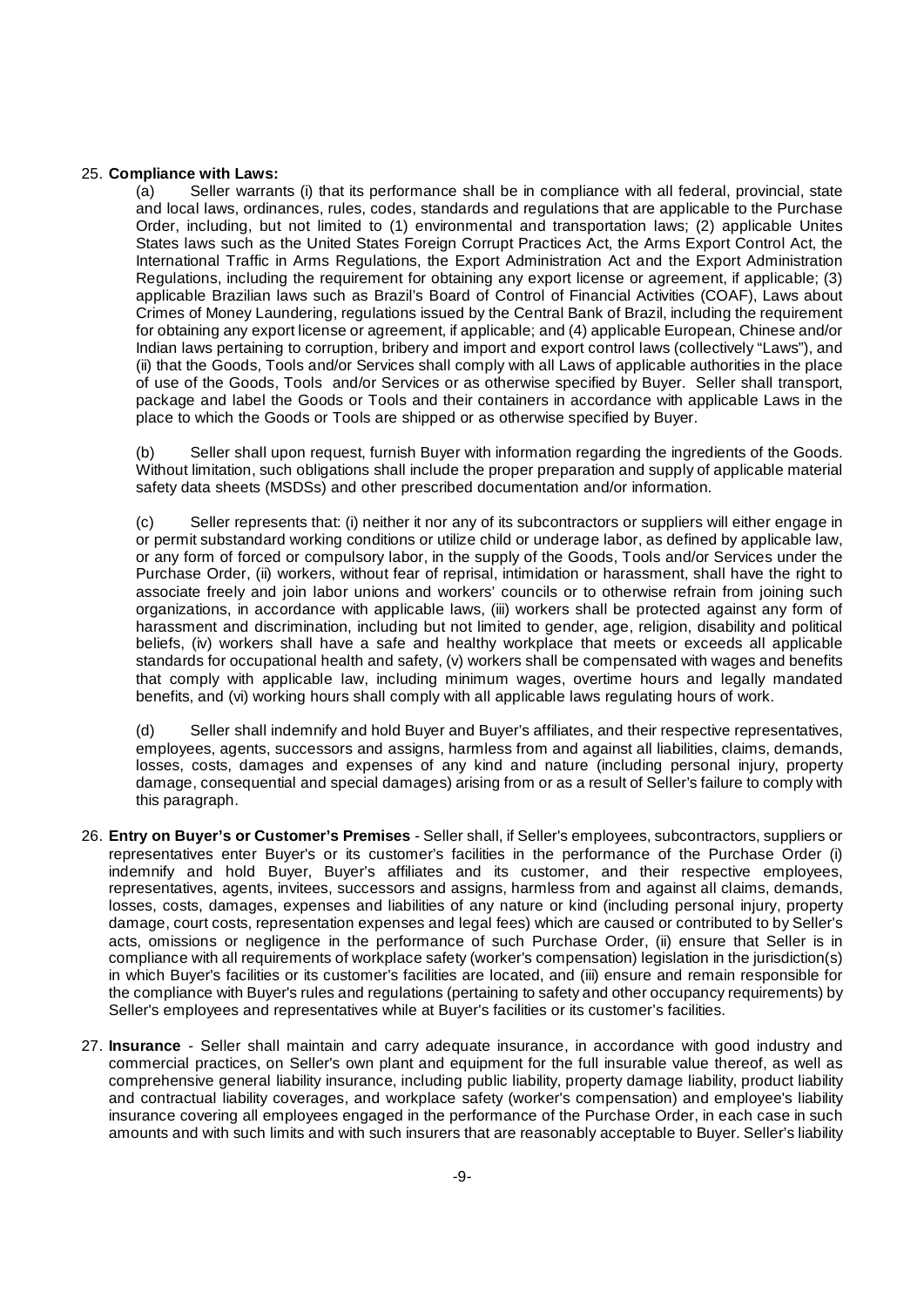insurance policies shall have combined single limits of no less than five million U.S. dollars (U.S.\$5,000,000) (or where the laws of the Buyer's jurisdiction require that transactions be specified on local currency, the equivalent to five million U.S. dollars in the local currency) the per occurrence and in the aggregate; provided that such limits shall not limit Seller's liability under the Purchase Order. Seller's property insurance policies shall be written on a "replacement cost" basis and Seller's workers' compensation policies shall be in compliance with applicable statutory requirements and limits. Seller shall furnish Buyer with certificates or other satisfactory proof of insurance confirming the foregoing insurance coverages within ten (10) days of Buyer's request. Any such certificate shall provide for terms and conditions satisfactory to Buyer whereby, among other things: (i) the interest of Buyer in such insurance coverage has been recognized, whether by way of designating Buyer as loss payee or otherwise, as may be requested by Buyer from time to time; and (ii) Buyer will receive not less than thirty (30) days prior written notice from the insurer before any termination or reduction in the amount or scope of coverage can occur, with Buyer having the right, but not the obligation, to maintain such insurance coverage prior to the expiration of such notice. The receipt or review of such certificates or other proof of insurance coverage at any time by Buyer shall not relieve Seller from its insurance obligations hereunder or reduce or modify such obligations.

# 28. **Termination**:

(a) In addition to any other rights of Buyer to terminate the Purchase Order, Buyer may, in its sole discretion, upon thirty (30) days notice to Seller or, if applicable, such shorter period as may be required by Buyer's customer, terminate the Purchase Order (in whole or in part) for convenience or any other reason at any time by written notice (including notice by facsimile, e-mail or other form of electronic transmission) stating the extent and effective date of such termination. Seller may not terminate the Purchase Order for convenience or any other reason, except as otherwise expressly provided in the Purchase Order. Upon receipt of such notice, Seller shall, as directed by Buyer (i) stop work (and place no further requisitions) under such Purchase Order and any other orders related to the work terminated by the notice, and (ii) protect all property in Seller's possession or control in which Buyer has or may acquire an interest, including Buyer's Items. Seller shall submit to Buyer its claims relating to such termination as limited and defined below as soon as possible, but in any event within thirty (30) days (unless Buyer agrees otherwise) from the effective date of the termination.

(b) Seller's termination claims, and Buyer's payment obligations, shall not exceed (i) the contract price for the Goods or Tools completed and delivered and/or Services supplied in accordance with the Purchase Order but not previously paid for, and (ii) the actual costs of work-in-process and parts and raw materials incurred by Seller and properly allocated under recognized commercial accounting practices to the terminated portion of such Purchase Order, less the fair useable or realizable value to Seller of items retained or sold (with Buyer's consent) by Seller. Buyer shall not be responsible for (i) any materials acquired or Goods or Tools fabricated in advance of the time necessary to permit shipment(s) on specified delivery date(s) or in amounts in excess of those authorized in any release, (ii) materials that are damaged or destroyed or that are not merchantable or useable, (iii) any undelivered Goods or Tools that are in Seller's standard stock or that are readily marketable, (iv) work-in-process or parts or raw materials inventory that can be returned to Seller's suppliers or subcontractors for credit. Payments made in connection with a termination of the Purchase Order shall not exceed the aggregate price for the Goods, Tools or Services that would be supplied by Seller under any release outstanding at the effective date of termination. Buyer shall not be liable for, directly or indirectly, any loss arising from or attributable to failure to realize anticipated revenue, savings or profit, unabsorbed overhead, product development and engineering costs, unamortized depreciation cost or general and administrative burden charges from a termination of the Purchase Order. In the event of a termination of the Purchase Order by Buyer as a result of Buyer ceasing to be a supplier to its customer for the vehicle program, Buyer shall only be obligated to compensate Seller for any costs under this paragraph if, when and to the extent that the customer reimburses Buyer for such costs. Buyer shall have the right to audit and inspect Seller's books, records and other documents relating to Seller's termination claims.

(c) Notwithstanding anything to the contrary, Buyer may terminate the Purchase Order (in whole or in part) as a result of (i) Seller's failure to perform in accordance with the requirements of such Purchase Order or breach of any term thereof, (ii) Seller's failure to make progress so as to endanger timely and proper delivery of the Goods, Tools or completion of the Services, (iii) a change of control of Seller,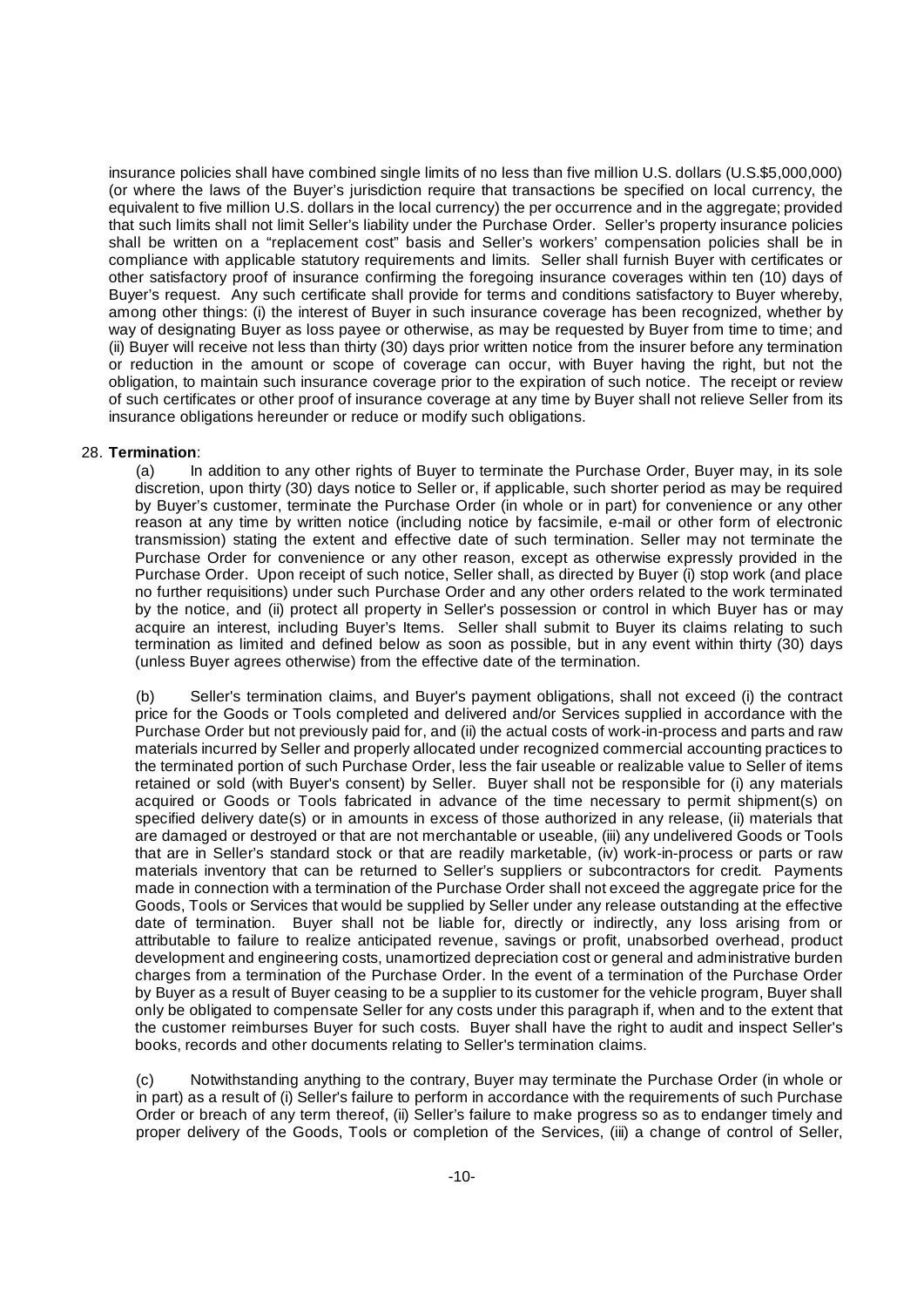which shall include any sale of a substantial portion of Seller's assets used in connection with Seller's performance under the Purchase Order or any sale of a sufficient number of shares of Seller, or of any affiliate that controls Seller, to effect a change in management of Seller,(iv) the insolvency, bankruptcy, reorganization, arrangement, receivership or liquidation by or against Seller, (v) a receiver being appointed in respect of Seller or all or part of its property, or (vi) Seller ceasing, or threatening to cease, to carry on business in the normal course. In any such case, such termination shall be without liability to Buyer (except for Goods or Tools completed and delivered and/or Services supplied in accordance with the Purchase Order but not previously paid for), and Seller shall be liable for all costs, losses and liabilities suffered by Buyer.

(d) Seller expressly acknowledges that the failure to timely report a quality issue to the Buyer once a defect in material or workmanship is known or suspected or ought to be known or suspected by a reasonably prudent person constitutes in and of itself a material breach of this framework agreement which shall entitle the Buyer to immediately terminate the Purchase Order (in whole or in part).

(e) The remedies set forth in this framework agreement shall be cumulative and not alternative and may be exercised separately or together, in any order or combination, and are in addition to any other remedies provided for or allowed by law, at equity or otherwise.

- 29. **Transition of Supply** In connection with Buyer's termination or non-renewal of the Purchase Order, Seller will cooperate with Buyer in the transition of supply of the Goods and/or the Services, including the following: (i) Seller will continue production and delivery of all Goods and/or Services as ordered by Buyer, at the prices and other terms stated in the Purchase Order during the period reasonably needed by Buyer to complete the transition to the alternate supplier to avoid any interruption in Buyer's ability to obtain the Goods and/or Services as needed; and (ii) subject to Seller's reasonable capacity constraints, Seller shall provide overtime production as requested by Buyer. Buyer and Seller shall agree on the reasonable and actual cost of any overtime production requested by Buyer.
- 30. **Right to Audit and Financial Review** Seller grants to Buyer access to all relevant information, including books, records and other documents, for the purpose of reviewing the financial condition of Seller and auditing Seller's charges under the Purchase Order, during the term of the Purchase Order and for an additional two (2) years after the final payment for the Goods. Seller shall preserve such information for such period or longer period if required by applicable law. In addition, all work, materials, inventories and other items described in this Purchase Order must at all times be accessible to Buyer and to Buyer's authorized agents and representatives, including parts, tools, fixtures, gauges and models.
- 31. **Buyer's Right to Perform** If Seller fails to perform any of its obligations under the Purchase Order, Buyer may, but shall not be obligated to, perform such obligations without waiving or releasing Seller from such obligations and without limiting or affecting its other rights and remedies available hereunder or at law. Where applicable, Buyer and its agents shall be entitled to enter upon Seller's premises to perform, or to remove the tooling and materials necessary to perform such obligations. All costs, damages and expenses incurred directly or indirectly by Buyer in connection with the foregoing, including legal and other professional fees and Buyer's administrative time, labor and materials, shall be paid by Seller on demand and, at Buyer's sole option, may be set off against and deducted from any amounts then owing by Buyer to Seller.

# 32. **Miscellaneous**:

(a) Either party's failure to insist on the performance by the other party of any of the Terms or failure to exercise any right or remedy reserved in the Purchase Order, or either party's waiver of any breach or default hereunder by the other party shall not thereafter waive any other terms, conditions, rights, remedies, breaches or defaults, whether or not of the same or a similar type.

(b) No modification of the Purchase Order, including any waiver of or addition to any of the Terms, shall be binding upon Buyer, unless made in writing and signed by Buyer's authorized representative.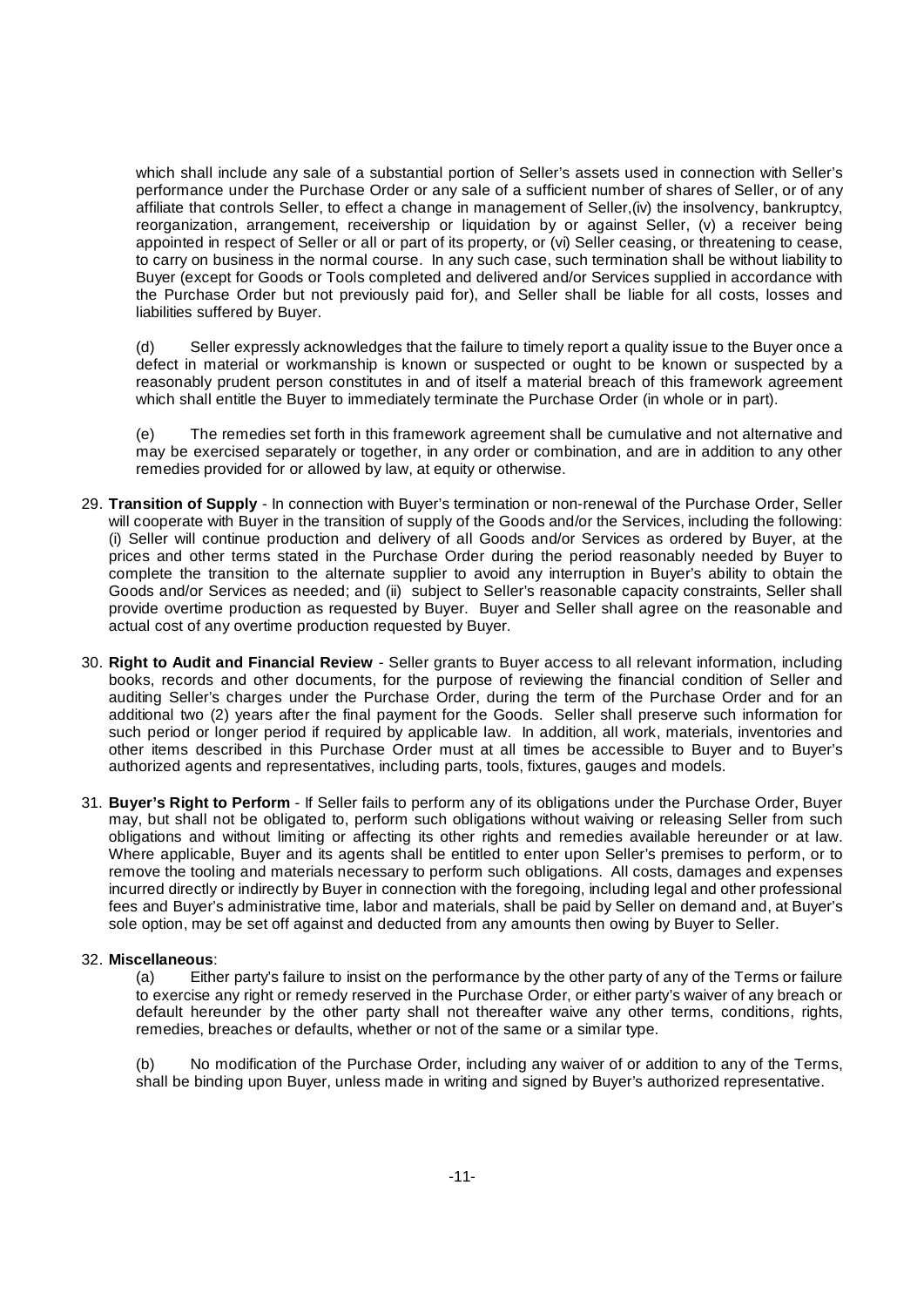(c) Buyer's rights and Supplier's obligations under the Terms shall not limit in any way whatsoever Seller's common-law tort obligations or Buyer's right to sue in tort in addition, or as an alternative, to suing in contract.

(d) Seller and Buyer are independent contracting parties and nothing in the Terms shall make either party the agent or legal representative of the other for any purpose whatsoever, nor does the Purchase Order grant either party any authority to assume or to create any obligation on behalf of or in the name of the other. None of the persons engaged by Seller in the performance of its obligations under the Purchase Order shall be considered as employees of Buyer.

(e) Except as otherwise expressly stated in the Purchase Order, any notice given or other communication sent under the Purchase Order shall be in writing and shall be properly delivered to its addressee by hand, prepaid courier, registered mail, e-mail (receipt confirmed) or facsimile (receipt confirmed) at the applicable address noted on the face of the Purchase Order. Any notice or communication given as provided herein shall be deemed to have been received at the time of its delivery if delivered by hand, on the business day following its dispatch if transmitted by courier, e-mail or facsimile or on the third business day following its mailing if transmitted by registered mail. Either party may notify the other party, in the manner provided for herein, of any change of address, for the purpose of giving notices or sending communications under the Purchase Order or Terms.

(f) The obligations of Seller to Buyer shall survive termination of the Purchase Order, except as otherwise expressly stated herein.

# 33. **Governing Law and Jurisdiction**

- (a) When the Buyer is LAP or LAI these Terms, and any other document, agreement or addendum incorporated by reference herein, shall be interpreted and enforced in accordance with the local, domestic laws of the Province of Ontario and the laws of Canada applicable therein, exclusive of the choice of law rules thereof. To the extent otherwise applicable, the United Nations Convention on Contracts for the International Sale of Goods shall not apply. Where Seller is located in the Province of Quebec, Buyer and Seller confirm their intention that the Purchase Order and all related documents be prepared in the English language. Si le vendor est situé dans la Province de Québec, l'acheteur et le vendeur confirment leur intention d'accepter que le contrat et tous les documents qui s'y rapportent soient préparés en anglais.
- (b) When the Buyer is LAG, these Terms, and any other document, agreement or addendum incorporated by reference herein, shall be governed by and construed in accordance with the laws of Germany, exclusive of the choice of law rules thereof. To the extent otherwise applicable, the United Nations Convention on Contracts for the International Sale of Goods shall not apply.
- (c) When the Buyer is LAC, these Terms, and any other document, agreement or addendum incorporated by reference herein, shall be governed by and construed in accordance with the laws of the People's Republic of China, exclusive of the choice of law rules thereof. To the extent otherwise applicable, the United Nations Convention on Contracts for the International Sale of Goods shall not apply.
- (d) When the Buyer is LASA, these Terms and any other document, agreement or addendum incorporated by reference herein, shall be governed by and construed in accordance with the laws of the Brazil, exclusive of the choice of law rules thereof. To the extent otherwise applicable, the United Nations Convention on Contracts for the International Sale of Goods shall not apply. The parties also elect the venue of jurisdiction of this Agreement as being that of the City of Sao Paulo, State of Sao Paulo, Brazil, waiving any other courts, no matter how privileged they may be.
- (e) When the Buyer is LAEE, these Terms, and any other document, agreement or addendum incorporated by reference herein, shall be governed by and construed in accordance with the laws of Romania, exclusive of the choice of law rules thereof. To the extent otherwise applicable, the United Nations Convention on Contracts for the International Sale of Goods shall not apply.

Unless otherwise specified in these Terms, any litigation on contractual claims arising from the Terms may be brought by Buyer in any court having jurisdiction over Seller or, at Buyer's option, in any court having jurisdiction over any of Buyer's locations specified in the Purchase Order, in which event Seller